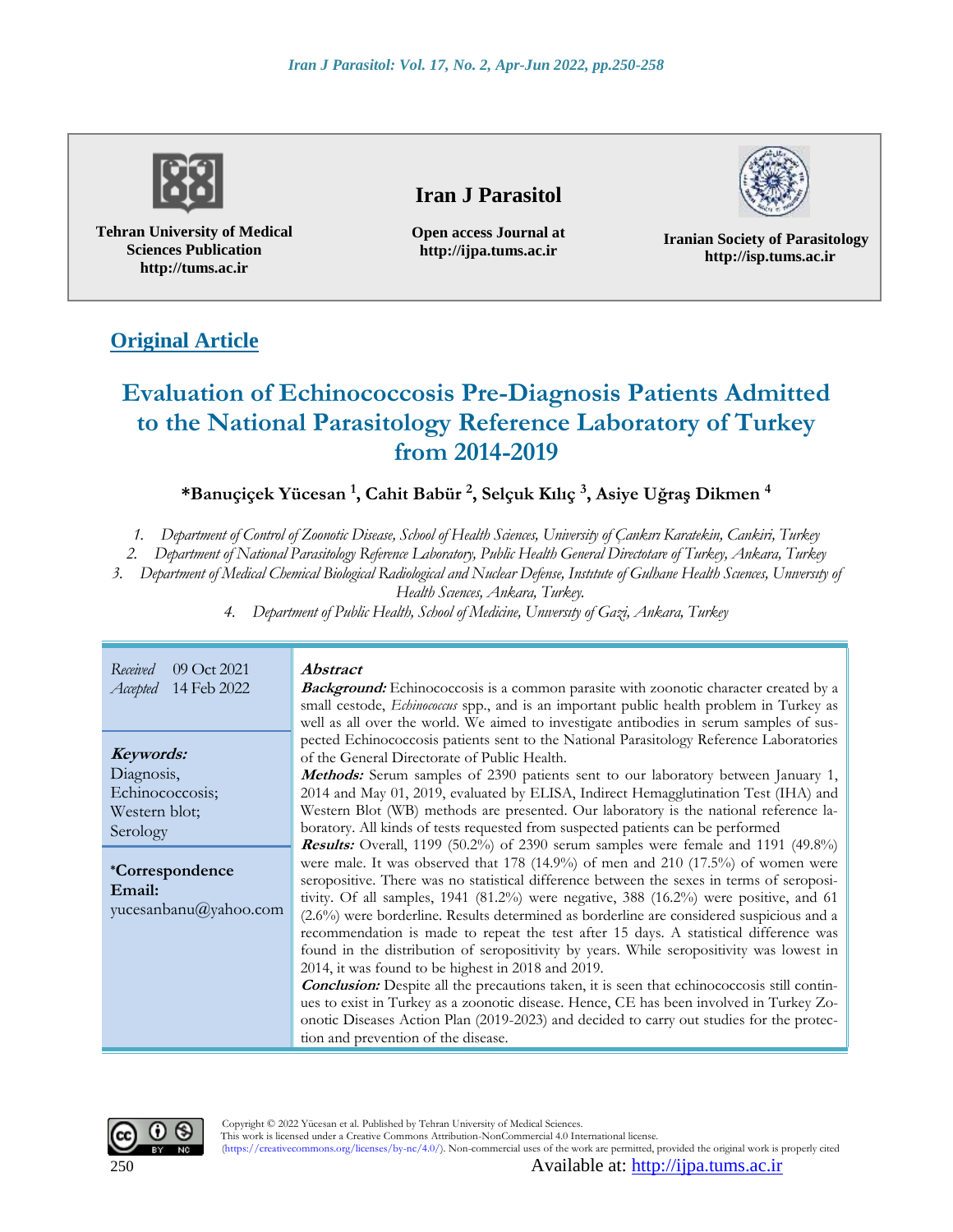# **Introduction**

chinococcosis is a parasite with a zoonotic character created by the small cestode *Echinococcus* spp*.* Echinococcosis is common all over the World. In addition, it is among the most important parasitic diseases encountered in Mediterranean countries and creates serious problems in terms of public health and economics (1). *Echinococcus* spp. consists of eight known species: *E. granulosus*, *E. multilocularis*, *E. oligarthra*, *E. vogeli, E. equinus, E. ortlepp*, *E. shiquicus* and *E. canadensis* cluster. It is considered that *E. canadensis* cluster can be separated into different species with future studies (1-3). *E. granulosus* causes cystic echinococcosis disease, *E. multilocularis* alveolar echinococcosis disease, *E. vogeli* and *E. oligarthrus* cause polycystic echinococcosis disease (2). *E*

Nowadays morphological and biological characteristics have begun to be evaluated in detail with genetic and phylogenetic analyzes carried out with molecular studies and the lineage diversity of the parasite is tried to be explained (4). Echinococcosis is a multidisciplinary disease, and in 2020 the World Association of Echinococcosis has agreed on three disease names: Cystic echinococcosis (CE), Alveolar echinococcosis (AE) and Neotropical echinococcosis (NE) (5). The main host for echinococcosis is carnivores and the intermediate host is mammals such as humans, sheep, goats, and cattle etc. Parasite eggs taken by the intermediate host develop in organs such as the liver, and, to a lesser extent, the lungs, brain, heart, and bone. Cystic and alveolar echinococcosis can create an asymptomatic period that can last for years until the parasite's cysts develop and clinical symptoms appear (1,6-7). Cystic echinococcosis has been a significant public health problem all over the world since 1950. For this reason, it was

included among 17 diseases neglected by the WHO in 2013 (8). The WHO has speeded up its efforts to control and eliminate this zoonotic disease. For this purpose, the WHO, World Animal Health Organization (OIE) and United Nations Food and Agriculture Organization (FAO) have issued joint statements (8). In this context, CE was included in the list of notifiable infectious diseases in 2005.

A patient with a pre-diagnosis of echinococcosis can be diagnosed by showing cysts with imaging methods such as computed tomography (CT), ultrasonography and magnetic resonance imaging (MRI). However, when there is uncertainty, difficulty in making a diagnosis, confirm the diagnosis or to follow the treatment, laboratory analyzes can be used (9-11). The condition of echinococ cysts determines the antibody reaction that occurs in the body. Since intact cysts do not leak antigen, they also block the formation of antibody response. However, antibody response can be detected more easily in leaky cysts (10). For laboratory diagnosis of CE and AE, antibody, antigen, cytokine detection, parasite detection (microscopy; parasite detection in cyst fluid taken by interventional radiological methods, detection of parasite DNA by molecular methods, etc.) are performed. Nowadays, for the definitive diagnosis of echinococcosis, one or more of these methods are used in combination. The disease may need to be supported by different laboratory analyzes due to its location in different organs, heterogeneity and complex host-parasite relationships. Therefore, many analysis methods such as Enzyme-Linked Immuno Sorbent Assay (ELISA), Indirect Haemaggutination test (IHA), Indirect Fluorescent Antibody test (IFA), immunochromatography, Western Blot (WB) and Polymerase Chain Reaction (PCR) have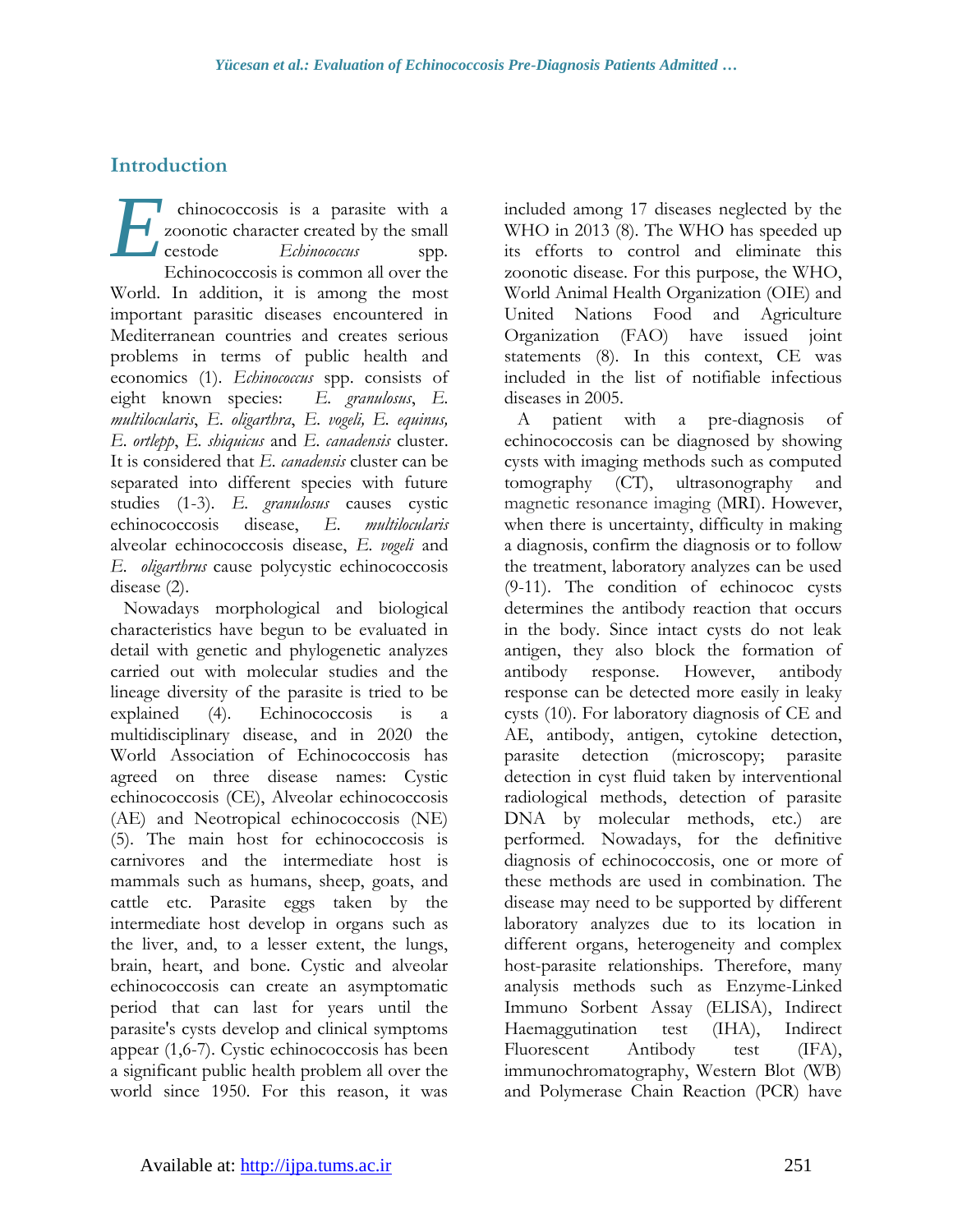been developed and used in laboratories  $(10,11)$ .

We aimed to document the researches made from serum samples sent to the National Parasitology Reference Laboratories of the Ministry of Health, General Directorate of Public Health (NPRL, GDPH) between 2014- 2019 with suspicion of echinococcosis.

## **Materials and Methods**

Serum samples sent to NPRL, GDPH - with the suspicion of echinococcosis from different hospitals and laboratories in various provinces between 01 January 2014 and 01 May 2019 were examined. *E. granulosus* IgG antibodies with were investigated by IHA (Fumouze Laboratoires, Fransa; Behring, Almanya), ELI-SA-IgG (Novalisa *Echinococcus* IgG, NovaTec, Germany) and Western Blot (WB) (Euroimmun, Germany). These tests were studied with commercial kits in line with the recommendations of the manufacturers. All of these tests are methods that can be applied in the national reference laboratory. However, it is not applied to all patients. Only requested tests are performed on suspicious patients. In line with the Health Implementation Communiqué in Turkey, only the desired tests can be studied from an economic point of view, there is the opportunity to apply more than one test at the limit values where there is much doubt or in line with the demands of the institutions.

#### **Statistical analysis**

The analyzes of the study were made in SPSS 23.0 statistical program (IBM Corp., Armonk, NY, USA). Descriptive analyzes are presented with frequency and percentage distribution. The suitability of the quantitative data to the normal distribution was evaluated and parametric tests were used (student-t test, ANOVA). The comparison of qualitative data was made with the chi-square test. *P*<0.05 was considered statistically significant.

#### **Ethics approval**

This study was carried out with the approval of Gazi University ethics commission, dated 08022021 and numbered E.23479.

## **Results**

A total of 2390 samples were analysed over a six-years period (2014-2019). Table 1 shows the distribution of samples coming to our laboratory by years. The two provinces with the highest number of examples are Ankara and Kırıkkale.

| Years              | <b>Number</b> | Percent $(\%)$ |
|--------------------|---------------|----------------|
| 2014               | 119           | 5.1            |
| 2015               | 408           | 17.1           |
| 2016               | 423           | 17.7           |
| 2017               | 510           | 21.3           |
| 2018               | 497           | 20.7           |
| $2019$ (until May) | 433           | 18.1           |
| Total              | 2390          | 100            |

**Table 1:** Distribution of samples by years (n=2390)

Of the 2390 serum samples included in the study, 1199 (50.2%) were female and 1191 (49.8%) were male. When the gender distribution of the samples from 2014-2019 was examined, it revealed that there was no statistical difference ( $x2 = 9.23$  *P*=0.11). The mean age was 26.4±15.1. There was no difference in age distribution over the years. Table 2 points out the distribution of males and females and their positivity rates of the samples. There was no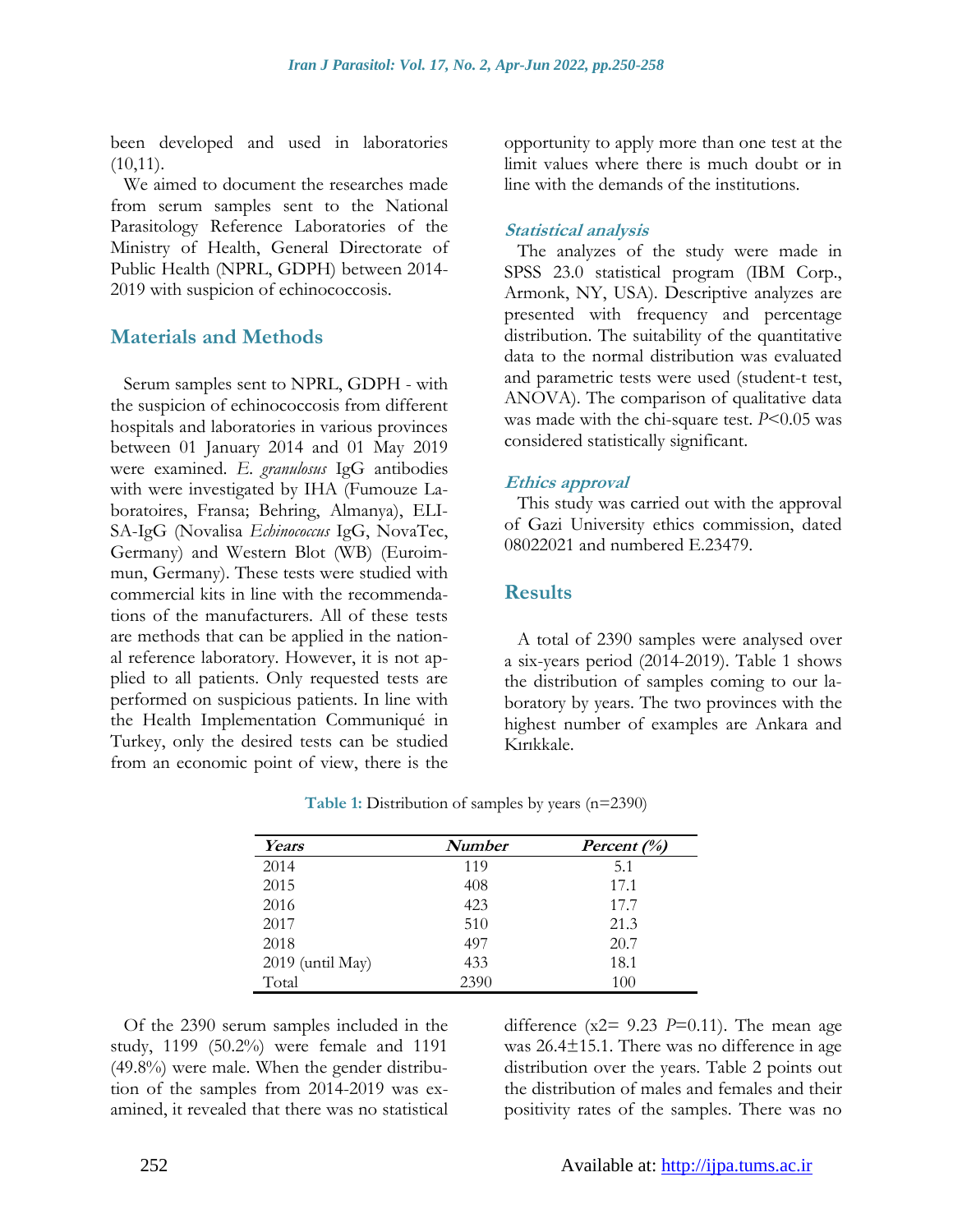statistical difference between the sexes in terms of seropositivity  $(x2= 3.13 \text{ } P=0.20)$ . Of all samples, 1941 (81.2%) was negative, 388

 $(16.2\%)$  positive, and 61  $(2.6\%)$  as borderline (Table 2).

| Table 2: Distribution of sample results by gender |  |  |
|---------------------------------------------------|--|--|
|                                                   |  |  |

| <b>Tests</b> | <i>Positive</i> | <i>Borderline</i> | <b>Negative</b> | <b>Total</b> |
|--------------|-----------------|-------------------|-----------------|--------------|
| Men          | 178 (14.9%)     | $29(2.4\%)$       | 984 (82.6%)     | 1191         |
| Women        | $210(17.5\%)$   | $32(2.7\%)$       | $957(79.8\%)$   | 1199         |
| Total        | 388             |                   | 1941            | 2390         |

A statistical difference was found in the distribution of positivity by years  $(x2= 19.6,$ *P*=0.01). While the positivity was the lowest in 2014, the highest was in 2018 and 2019. The

borderline was seen at most in 2019 (Table 3). The positive, negative and borderline results of IHA, ELISA and WB tests studied in suspicious patients are given in Table 4 in detail.

**Table 3:** Distribution of sample results by years

| <b>Tests</b>       | <b>Positive</b> | <b>Borderline</b> | <b>Negative</b> | <b>Total</b> |
|--------------------|-----------------|-------------------|-----------------|--------------|
| 2014               | 19 $(16.0\%)$   | -                 | $100(84.0\%)$   | 119          |
| 2015               | 45 $(11.0\%)$   | $8(2.0\%)$        | 355 (87.0%)     | 408          |
| 2016               | 61 $(14.4\%)$   | $9(2.1\%)$        | 353 (83.5%)     | 423          |
| 2017               | 56 $(11.0\%)$   | $12(2.4\%)$       | 442 $(86.6\%)$  | 510          |
| 2018               | 89 (17.9%)      | $2(0.4\%)$        | 406 $(81.7\%)$  | 497          |
| $2019$ (until May) | 118 $(27.3\%)$  | 30 $(6.9\%)$      | 285 (65.8%)     | 433          |
| Total              | 388             | 61                | 1941            | 2390         |
|                    |                 |                   |                 |              |

**Table 4:** Distribution of sample results according to the tests performed

| <b>Test</b>  | <b>Positive</b><br>$N\ell\%$ | <b>Borderline</b><br>$N\ell\%$ | <b>Negative</b><br>$N\ell\%$ | <b>Total</b> |
|--------------|------------------------------|--------------------------------|------------------------------|--------------|
| IHA          | 373 (16.6)                   | 50(2.2)                        | 1815(81.1)                   | 2238         |
| <b>ELISA</b> | 51 (17.8)                    | 17(5.9)                        | 218 (76.2)                   | 286          |
| WВ           | (15.6)<br>$4^{\circ}$        | (1.3)                          | (83.0)<br>250                | 301          |

One hundred sixteen (116) of the samples were studied with IHA+ELISA+WB. Twenty eight of these samples (24.1%) were positive in all three tests. Fifty-three of the samples were tested with dual test (IHA+WB) and 39 (73.5%) were positive in both tests. Forty-four of the samples were tested with the dual test (IHA+ELISA) and 43 (97.7%) were positive.

Thirty-four of the samples were tested with the double test (WB+ELISA) and 31 (91.1%) were positive.

In Table 5, the positivity compliance rates of the tests studied together are available. The positivity percentages are given in the above paragraph.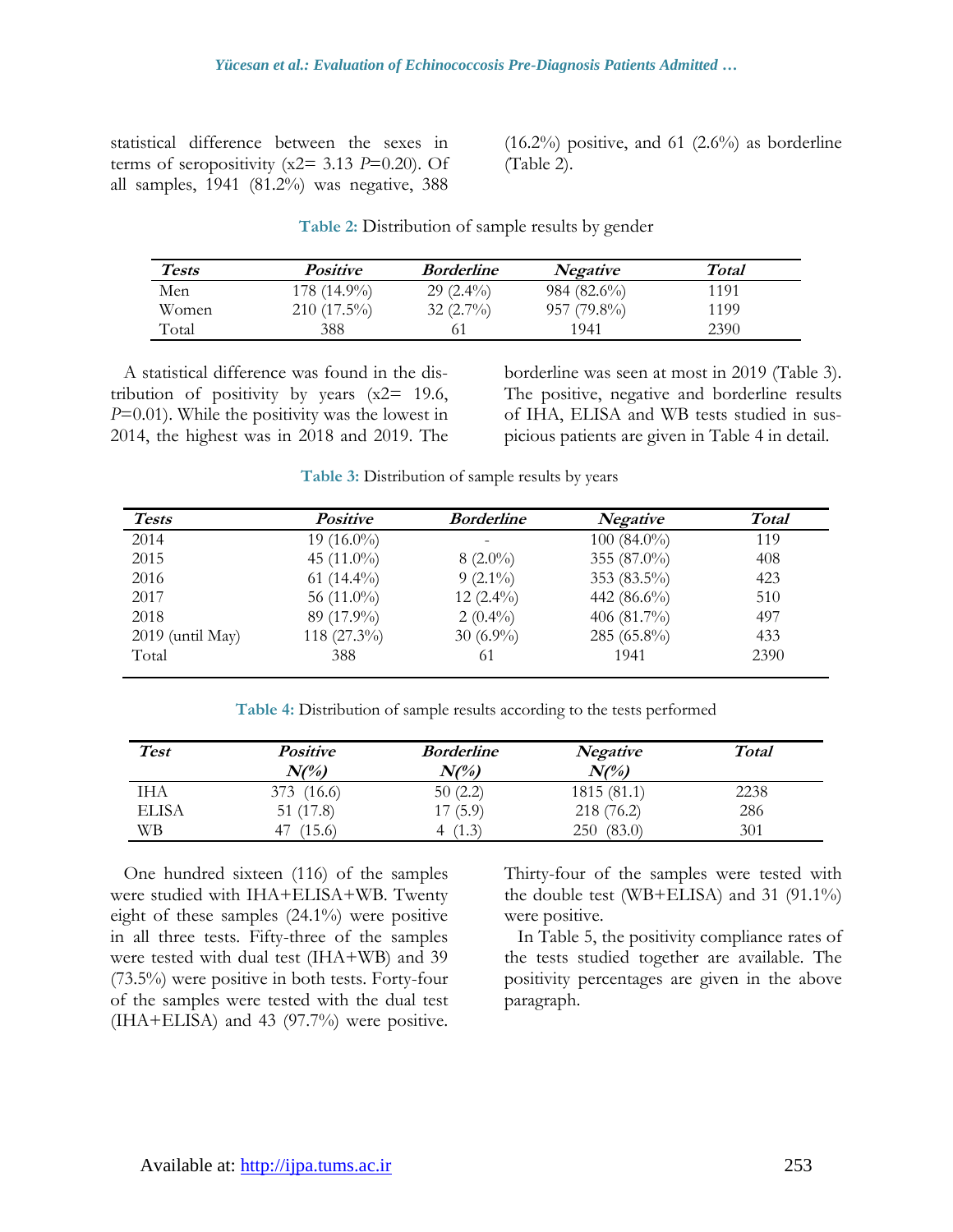| <b>Test</b> | IHA | ELISA | WВ |
|-------------|-----|-------|----|
| IH A        |     |       |    |
| ELISA       | 43  | -     | 31 |
|             | 30  | 31    | -  |

**Table 5:** Positivity concordance rates of the tests tried

# **Discussion**

*Echinococcus* spp. is an important parasite with worldwide distribution except Antarctica*. E. granusosus* and *E. multilocularis* types of parasites, which are thought to be zoonotic in all species in the genus, pose much attention because they infect humans more frequently (3,7). Prey and predator relationship exist in the transmission of the parasite. Wildlife plays an important role in the distribution of this parasite (12,13). Canids are definitive hosts for these tapeworms and contain adult forms. Intermediate hosts are organisms that disperse larval cysts (14). For this reason, the rate of spread of these diseases is seen to be high in countries where animal husbandry is high.

It is seen that it is more common in Eastern and Southeastern Anatolia regions where animal husbandry is common in Turkey. When the data of the Ministry of Health between the years 2008-2019 are evaluated, it is seen that the number of cases has increased over the years (15). In our study, a statistical difference was found in the distribution of positivity by years ( $x2 = 19.6$ ,  $p=0.01$ ). The positivity was lowest in 2014 and highest in 2018 and 2019. As a result, in this study, it revealed that the positivity increased in the following years.

Since echinococcosis is a disease that is frequently diagnosed clinically and radiologically, seroepidemiological field studies in Turkey are limited. There has been an increasing in the number of serological studies in our country. In our study, it is observed that there has been an increase in the number of samples coming to our laboratory over the years. Serological studies for echinococcosis in different regions of our country can be performed using different techniques (ELISA, IHA, WB, and IFAT) (15). In our country, CE seropositivity varies between 0.53% and 45% with the use of different socioeconomic conditions and different diagnostic methods (16-31). In previous studies conducted in our laboratory, the seropositivity rate was 35.5% between 2003 and 2005 (32), 15% from 2009-2013 (29). In this present study, 16.2% (2014-2019) seropositivity was detected. This value shows that the seroprevalence of echinococcosis, which has a decreasing trend over the years, is similar to the previous period. It is thought that the increase in the level of knowledge of our people about the disease with the measures taken in recent years can be counted among the reasons for this. Echinococcosis distribution was found unequal in Europe and widespread in Middle Eastern countries. In North Africa, rates were found to be quite high, with the exception of Egypt. East Africa is a highly endemic region (15). The prevalence of CE infection varies considerably in different geographic regions. The reported prevalence may also depend on the techniques used for diagnosis, such as radiology, laboratory etc.

The prevalence of CE is reported to be more frequent in men in areas where the most common risk factor is exposure to infected domesticated ruminants (33-35). This is due to the fact that men are more in close contact with farm animals.

In many seroprevalence studies in Turkey, the disease is more common in women than in men (23-32, 36-38). It is thought that the high rate in women may be due to the fact that they are more exposed to parasite eggs because they deal with agricultural work more than men and take care of dogs and animals more. In contrast, there was no statistically significant difference in prevalence between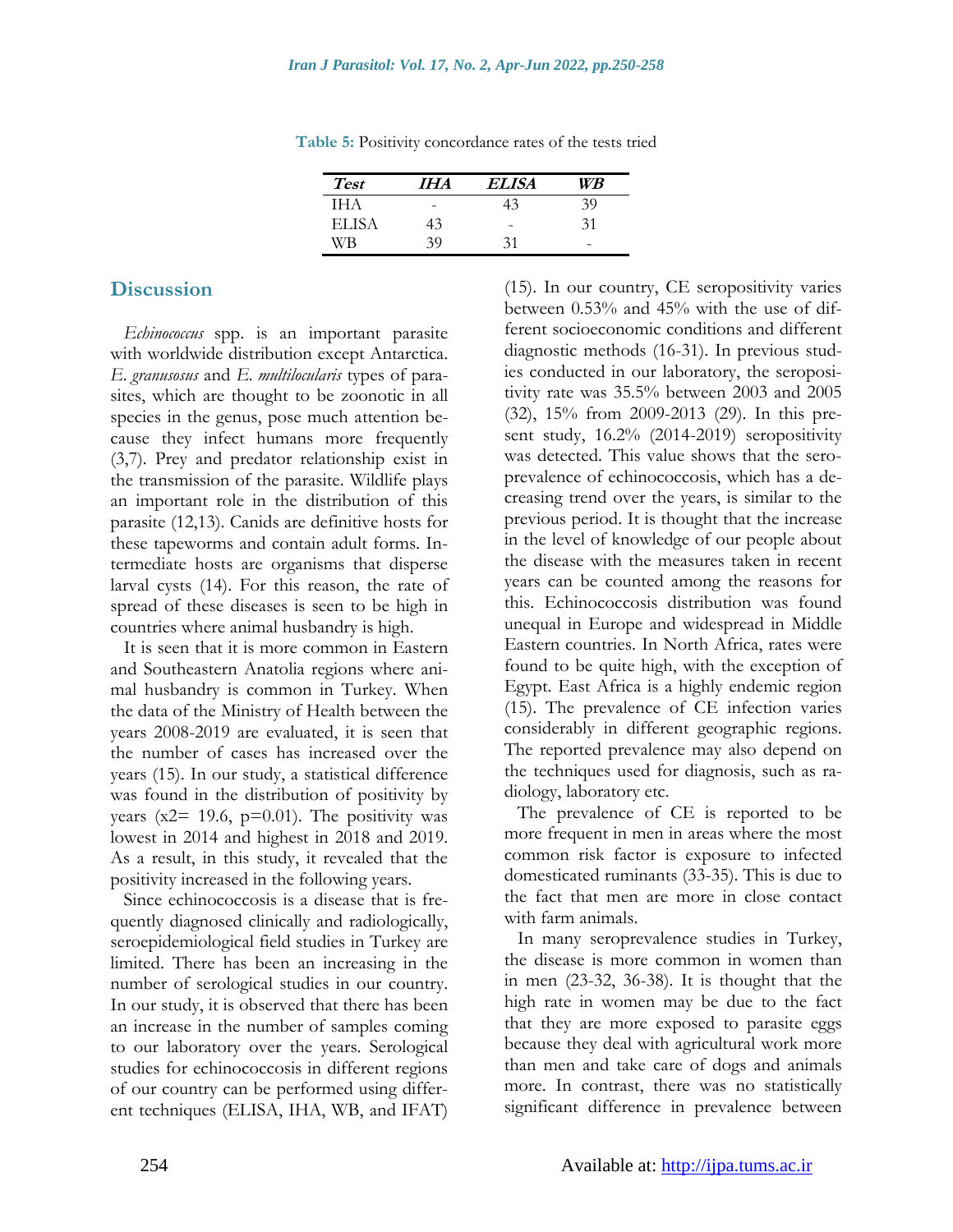male and female donors in this study. In our study, 50.2% of the serum samples were female and 49.8% were male. Although the seropositivity rate was 17.5% in women and 14.9% in men, there was no statistical difference between the sexes in terms of seropositivity (x2= 3.13 *P*=0.20).

The seroprevalence of CE infection demonstrates a trend for increasing with age, due to longer exposure time in industrial and farming activities and persistence of IgG antibodies (7,39). It has been reported in different studies that CE cases can be encountered at any age with high incidence in middle age (19,40). The mean age is 26.4±15.1 in our study. There was no difference in age distribution over the years.

In Turkey, from 163 serum samples, IHA, IFA and ELISA were positive in 51%, 53% and 42.95%, respectively (37). Karaman et al. evaluated CE in Kars using IHA and IFA tests and reported that they determined 34.6% seropositivity with both methods (16). Seventy percent of 465 patients in İzmir were positive with ELISA and 14% with IHA, and they found only 12% of the patients positive with both tests (19). The results of our study are in good agreement with previous studies.

In addition, when the positivity compatibility rates of the tests performed with this study are evaluated and the tests studied together are evaluated, IHA and WB are 73.5% positive, IHA and ELISA are 97.7% positive, and WB and ELISA are 91.1% positive. These tests are useful in supporting the diagnosis of CE for screening, diagnosis and postoperative patient follow-up. The use of a single test may be insufficient in the serological diagnosis of CE from time to time. It is more reliable to use at least two tests together in the studies of our reference laboratory. The IHA test is used more frequently in our laboratory for reasons such as ease of application in routine screenings, determination of antibody titers before and after treatment, facilitating patient followup, and less cost and equipment requirement.

The diagnosis of CE is mainly based on radiological and microbiological tests. The ELI-SA and IHA remains the most common method used to detect IgG antibodies against *Echinococ* spp*.* The ELISA is highly sensitive, easy to perform, has a great potential adaptability for automatization, can be applied to epidemiological surveys and is valuable for diagnosis of CE (7,11).

CE ELISA demonstrated a sensitivity, specificity, between 72%-96.7% and 92.6-100%, respectively, for IgG, when tested against the WB reference method. The ELISA is purported to be more sensitive than IHA for the diagnosis of CE (7,11,41-45). Furthermore, The lack of standard antigen, variation in the quality of anti-human globin preparations, and the use of various end points make interpretation of ELISA result difficult. Specificity of the ELISA can be increased with confirmation by WB (7,11).

The reasons for the preference of IHA tests are that the test time is short, less need for expert personnel, easy to interpret and economical. Various authors worldwide have obtained variable results for the IHA test, ranging from 34.9% to 88% for sensitivity (46-50), and results ranging from 44% to 70% for specificity (46,48,50). In general, ELISA and IHA results are compatible with each other, but different results have also been obtained. This is due to the use of different antigens in the kits and the different sensitivity of the tests (24,32,45). For this reason, more reliable results will be obtained by studying the two tests together and confirming the positivity with WB. Western blot results in better sensitivity than the ELISA and the IHA techniques (48). In our country, Sarı et al. investigated the sensitivity and specificity of ELISA, IFAT and IHA methods in patients with CE*.* As a result, they reported that the sensitivity of the ELISA method was 87.5%, the specificity was 100%, the sensitivity of the IHA method was 90%, the specificity was 97.5%, the sensitivity of the IFAT method was 82.5%, and the specificity was 100% (45). While Bilge et al. reported the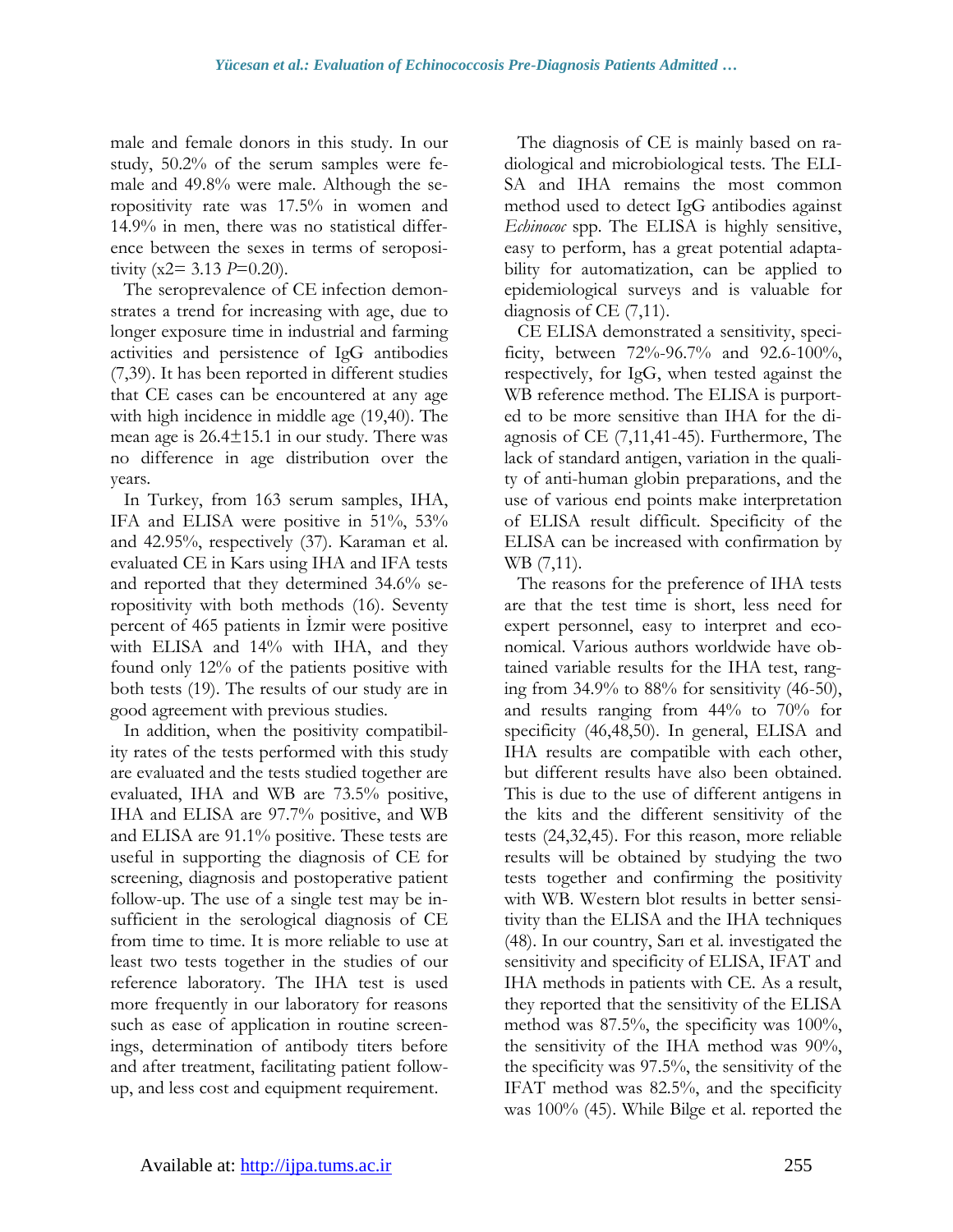IHA test as 100% specific and 74.6% sensitive (47), Akısü et al. determined the sensitivity and specificity of the test as 96.7% and 82.2%, respectively (51).

Within the scope of the Zoonotic Diseases Action Plan for CE in Turkey (2019-2023), studies are carried out to increase the efficiency of health services within the framework of one health for the control of the disease (52).

# **Conclusion**

The prevalence of CE is still an important problem in Turkey due to the insufficient compliance with hygienic conditions in areas with high animal husbandry and the high number of stray animals. We firmly believe that raising awareness of the public on this issue and taking protection and control measures can provide control of the disease in terms of public health.

# **Financial support**

There is no financial support for this study.

## **Conflıcts of interest**

The authors have no conflict of interest to declare.

## **References**

- 1. Romig T, Deplazes P, Jenkins D, Giraudoux P, Massolo A, Craig PS, et al. Ecology and Life Cycle Patterns of *Echinococcus* Species. Adv Parasitol. 2017;95:213-314.
- 2. Thompson RC. Biology and Systematics of *Echinococcus*. Adv Parasitol. 2017;95:65-109.
- 3. Agudelo Higuita NI, Brunetti E, McCloskey C.J. Cystic Echinococcosis. J Clin Microbiol. 2016 Mar;54(3):518-23.
- 4. Hüttner M, Romig T. *Echinococcus* species in African wildlife. Parasitology. 2009; 136(10):1089-95.
- 5. Vuitton DA, McManus DP, Rogan MT, et al. International consensus on terminology to be used in the field of echinococcoses. Parasite. 2020;27:41.
- 6. WHO (World Health Organization). 2021a. Echinococcosis. Access address: [https://www.who.int/health](https://www.who.int/health-topics/echinococcosis%23tab=tab_2)[topics/echinococcosis#tab=tab\\_2.](https://www.who.int/health-topics/echinococcosis%23tab=tab_2) Date of access:24.04.2021
- 7. Wen H, Vuitton L, Tuxun T, et al. Echinococcosis: Advances in the 21st Century. Clin Microbiol Rev. 2019 Feb 13;32(2):e00075-18.
- 8. WHO (World Health Organization). 2021b. Access addres: [https://www.who.int/publications/i/item/W](https://www.who.int/publications/i/item/WHO-HTM-NTD-NZD-2017.01) [HO-HTM-NTD-NZD-2017.01](https://www.who.int/publications/i/item/WHO-HTM-NTD-NZD-2017.01) Date of access: 24.04.2021
- 9. CDC (Centre for Disease Control and Prevention). 2021. Parasites – Echinococcosis. Access addres: [https://www.cdc.gov/parasites/echinococcosi](https://www.cdc.gov/parasites/echinococcosis/diagnosis.html) [s/diagnosis.html.](https://www.cdc.gov/parasites/echinococcosis/diagnosis.html) Date of access: 24.04.2021
- 10. Moro P, Schantz PM. Echinococcosis: a review. Int J Infect Dis. 2009;13(2):125-33.
- 11. Siles-Lucas M, Casulli A, Conraths FJ, Müller N. Laboratory Diagnosis of *Echinococcus* spp. in Human Patients and Infected Animals. Adv Parasitol. 2017;96:159-257.
- 12. Woolsey ID, Miller AL. *Echinococcus granulosus* sensu lato and *Echinococcus multilocularis*: A review. Res Vet Sci. 2021;135:517-22.
- 13. Deplazes P, Rinaldi L, Alvarez Rojas CA, et al. Global Distribution of Alveolar and Cystic Echinococcosis. Adv Parasitol. 2017;95:315- 493.
- 14. Tamarozzi F, Deplazes P, Casulli A. Reinventing the wheel of *Echinococcus granulosus* sensu lato transmission to humans. Trends Parasitol. 2020;36(5):427-34.
- 15. Altintaş N, Topluoğlu S, Yildirim A, et al. Current Situation Report Of Cystic Echinococcosis In Turkey. Turk Hij Den Biyol Derg.. 2020;77(3):1-52.
- 16. Karaman Ü, Miman Ö, Kara M, Gıcık Y, Aycan ÖM, Atambay M. Hydatid Cyst Prevalence in the Region of Kars. Turkiye Parazitol Derg. 2005;29(4):238-40.
- 17. Yazar S, Yaman O, Cetinkaya F, Sahin I. Cystic echinococcosis in central Anatolia, Turkey. Saudi Med J. 2006;27(2):205.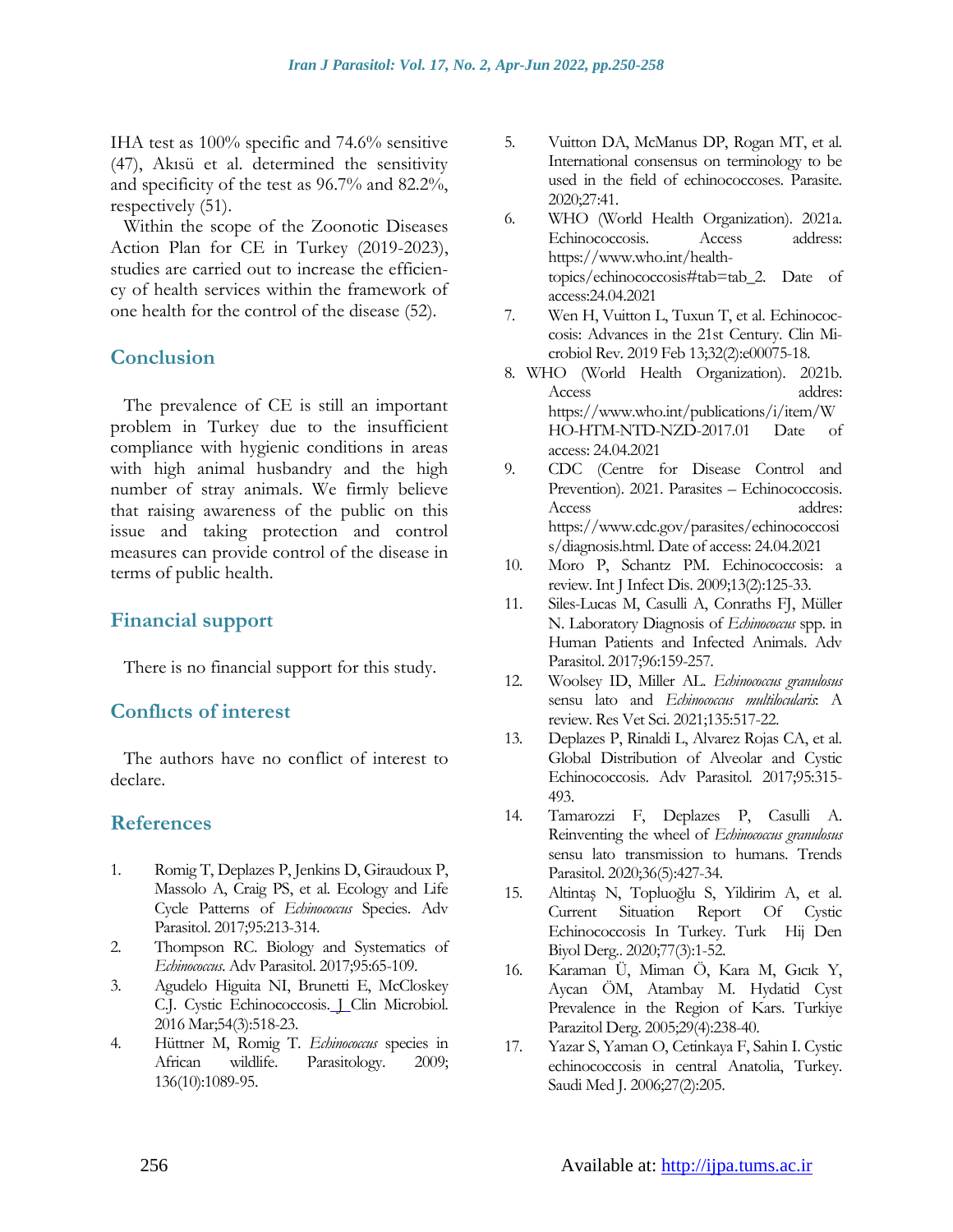- 18. Eşgin M, Aktaş M, Coşkun Ş. The Investigation of Antibody Presence in the Sera of Patients with A Suspicion of Cystic Echinococcosis by Using Indirect Hemaglutination Test. Turkiye Parazitol Derg. 2007;31(4):283-7.
- 19. Delibaş SB, Ozkoç S, Sahin S, Aksoy U, Akisü C. Evaluation of patients presenting with a suspicion of cystic echinococcosis to the serology laboratory of the Parasitology Department of Dokuz Eylül University Medical Faculty. Turkiye Parazitol Derg.. 2006;30(4):279-81.
- 20. Tamer GS. Determination of The Incidence of Toxoplasmosis and Cystic Echinococcosis in Kocaeli. Turkiye Parazitol Derg. 2009; 33 (2): 125. 2009;130.
- 21. Yaman M. Control of Cystic Echinococcosis. Yüzüncü Yıl Veteriner Fakültesi Dergisi. 2011;22(2):121-5.
- 22. Ertabaklar H, Dayanır Y, Ertuğ S. Research to Investigate the Human Cystic Echinococcosis with Ultrasound and Serologic Methods and Educational Studies in Different Provinces in Aydın/Turkey. Turkiye Parazitol Derg. 2012;36(3):142-6.
- 23. Aydin Terzioğlu M, Adiyaman G, Doğruman Al F, Kuştimur S, Özkan S. Determination of Anti-*Echinococcus* IgG Antibodies by ELISA in Patients with Suspected Hydatid Cyst. Turkiye Parazitol Derg. 2012;36(2):61-4.
- 24. Çetinkaya Ü, Hamamcı B, Kaya M, et al. Investigation of Anti*-Echinococcus granulosus* Antibodies in Patients with Suspected Cystic Echinococcosis. Turkiye Parazitol Derg. 2012;36(2):57-60.
- 25. Daldal Ü, Atambay M, Aycan T, Yıldız N, Kaya Ö. evaluation of patients presenting with a suspicion of cystic echinococcosis to the serology laboratory of the Parasitology Department Of Inonu University Medical Faculty. Mustafa Kemal Üniversitesi Tıp Derg. 2012;3(11):19-25.
- 26. Yazıcı V, Oruç T, Ören E, Ertabaklar H. Retrospective Evaluation of Patients with Probable Cystic Echinococcosis to the Central Laboratory of the Kocaeli Derince Education and Research Hospital Between 2009 and 2011. Turkiye Parazitol Derg. 2012;36:219-21.
- 27. Yılmaz H, Cengiz ZT, Çiçek M. Unilocular Cyst Hydatid Cases Diagnosed between 1998-

2005 in the Parasitology Laboratory of Yüzüncü Yıl University Research and Training Hospital. Turkiye Parazitol Derg. 2013;37:249- 51.

- 28. Güreser AS, Özcan O, Özünel L, Boyacıoğlu Zİ, Taylan HA. Evaluation of the Radiological, Biochemical and Serological Parameters of Patients Prediagnosed as Cystic Echinococcosis in Çorum, Turkey. Mirobiyol Bul. 2015;49(2):231-9.
- 29. Beyhan YE, Babür C, Mungan M, Taylan HA. Evaluation of Cystic Echinococcosis Suspected Patients Applied to National Parasitology Reference Laboratory of Public Health Institution of Turkey Between 2009-2013. Turkiye Parazitol Derg. 2015;39:17-21.
- 30. Çitil BE, Tunçoğlu E, Erbil ÖF, Değirmenci M, Özenoğlu A, Sert H. Evaluation of Patients who were Prediagnosed As Cystic Echinococcosis by Using Indirect Haemagglutination Test (IHA) Technique in Adıyaman. Van Tıp Derg.. 2015;22(4):220-4.
- 31. Yilmaz A, Hakan U, Aktaş F. Evaluation of Patients Suspected with Cystic Echinococcosis by Indirect Hemagglutination (IHA) Methods at Regional Hospital of Erzurum Between 2009-2013. Gümüşhane Üniversitesi Sağlık Bilimleri Derg.. 2016;5(1):23-32.
- 32. Kiliç S, Babür C, Taylan HA. Comparison of The Results of Indirect Hemagglutination and ELİSA Methods for the Cases Prediagnosed as Hydatid Cyst Disease. Mikrobiyol Bul. 2007;41(4):571-7.
- 33. Brundu D, Piseddu T, Stegel G, Masu G, Ledda S, Masala G. Retrospective study of human cystic echinococcosis in Italy based on the analysis of hospital discharge records between 2001 and 2012. Acta Trop, 2014; 140:91–96.
- 34. Bingham G, Budge CM, Larrieu E, et al. A community- based study to examine the epidemiology of human cystic echinococcosis in Rio Negro Province, Argentina. Acta Trop. 2014;136:81-8.
- 35. Lopez-Bernus A, Belhassen-García M, Alonso-Sardón M, Carpio-Perez A, Velasco-Tirado V, Romero-Alegria Á et al. Surveillance of Human Echinococcosis in Castilla-Leon (Spain) between 2000-2012. PLoS Negl Trop Dis, 2015; 9(10): e0004154.